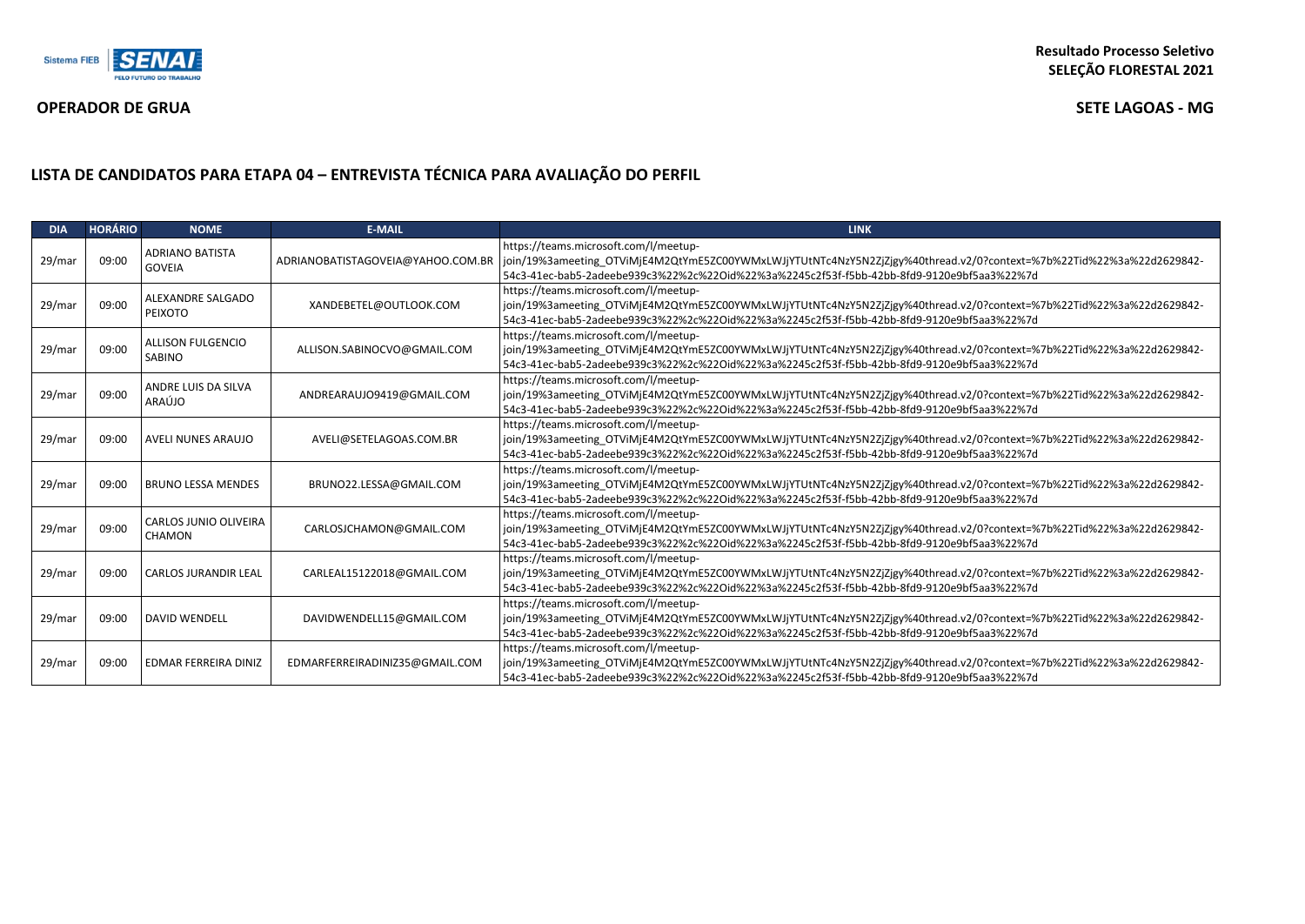/0?context=%7b%22Tid%22%3a%22d2629842-

/0?context=%7b%22Tid%22%3a%22d2629842-<br><sup>5</sup>aa3%22%7d

/0?context=%7b%22Tid%22%3a%22d2629842-

/0?context=%7b%22Tid%22%3a%22d2629842-5aa3%22%7d

/0?context=%7b%22Tid%22%3a%22d2629842-5aa3%22%7d

/0?context=%7b%22Tid%22%3a%22d2629842-5aa3%22%7d

/0?context=%7b%22Tid%22%3a%22d2629842-5aa3%22%7d

/0?context=%7b%22Tid%22%3a%22d2629842-5aa3%22%7d

/0?context=%7b%22Tid%22%3a%22d2629842-<br><sup>5</sup>aa3%22%7d

/0?context=%7b%22Tid%22%3a%22d2629842- $5a$ a $3%$ 22 $%$ 7d



| <b>DIA</b> | <b>HORÁRIO</b> | <b>NOME</b>                                                          | <b>E-MAIL</b>                       | <b>LINK</b>                                                                                                                                                                                                                       |
|------------|----------------|----------------------------------------------------------------------|-------------------------------------|-----------------------------------------------------------------------------------------------------------------------------------------------------------------------------------------------------------------------------------|
| 29/mar     | 14:00          | ELI JUNIO DE ANDRADE<br><b>CRUZ</b>                                  | MILAMOREIRA22K@GMAIL.COM            | https://teams.microsoft.com/l/meetup-<br>join/19%3ameeting_YzgzZTJkYTktNzg4OC00OTdkLTgzNWUtOTFlZmUyYWI4MWY1%40thread.v2/0?context=9<br>54c3-41ec-bab5-2adeebe939c3%22%2c%22Oid%22%3a%2245c2f53f-f5bb-42bb-8fd9-9120e9bf5aa3%22%7d |
| 29/mar     | 14:00          | <b>ELSANGILA GERALDA</b><br>PEREIRA LEITE                            | ELSANGILALEITE8437@GMAIL.COM        | https://teams.microsoft.com/l/meetup-<br>join/19%3ameeting YzgzZTJkYTktNzg4OC00OTdkLTgzNWUtOTFlZmUyYWI4MWY1%40thread.v2/0?context=9<br>54c3-41ec-bab5-2adeebe939c3%22%2c%22Oid%22%3a%2245c2f53f-f5bb-42bb-8fd9-9120e9bf5aa3%22%7d |
| 29/mar     | 14:00          | <b>ERLISSON CHARLES</b><br><b>BRITO COSTA</b>                        | ERLISSONCHARLES@HOTMAIL.COM         | https://teams.microsoft.com/l/meetup-<br>join/19%3ameeting_YzgzZTJkYTktNzg4OC00OTdkLTgzNWUtOTFlZmUyYWI4MWY1%40thread.v2/0?context=9<br>54c3-41ec-bab5-2adeebe939c3%22%2c%22Oid%22%3a%2245c2f53f-f5bb-42bb-8fd9-9120e9bf5aa3%22%7d |
| 29/mar     | 14:00          | ERNESTO ANTÔNIO DE<br>SOUZA NETO                                     | SABRINANATHALY88@GMAIL.COM          | https://teams.microsoft.com/l/meetup-<br>join/19%3ameeting YzgzZTJkYTktNzg4OC00OTdkLTgzNWUtOTFlZmUyYWI4MWY1%40thread.v2/0?context=9<br>54c3-41ec-bab5-2adeebe939c3%22%2c%22Oid%22%3a%2245c2f53f-f5bb-42bb-8fd9-9120e9bf5aa3%22%7d |
| 29/mar     | 14:00          | <b>EVELTON CEZAR</b><br>TEIXEIRA DA SILVA                            | FERNANDA.OLIVEIRACVO@GMAIL.COM      | https://teams.microsoft.com/l/meetup-<br>join/19%3ameeting_YzgzZTJkYTktNzg4OC00OTdkLTgzNWUtOTFlZmUyYWI4MWY1%40thread.v2/0?context=9<br>54c3-41ec-bab5-2adeebe939c3%22%2c%22Oid%22%3a%2245c2f53f-f5bb-42bb-8fd9-9120e9bf5aa3%22%7d |
| 29/mar     | 14:00          | <b>FILIPE MORATO</b><br>PEREIRA                                      | FILIPEMORATO@GMAIL.COM              | https://teams.microsoft.com/l/meetup-<br>join/19%3ameeting_YzgzZTJkYTktNzg4OC00OTdkLTgzNWUtOTFlZmUyYWI4MWY1%40thread.v2/0?context=9<br>54c3-41ec-bab5-2adeebe939c3%22%2c%22Oid%22%3a%2245c2f53f-f5bb-42bb-8fd9-9120e9bf5aa3%22%7d |
| 29/mar     | 14:00          | <b>FLAVIO DE OLIVEIRA</b><br><b>MARQUES</b>                          | FLAVIM019@LIVE.COM                  | https://teams.microsoft.com/l/meetup-<br>join/19%3ameeting YzgzZTJkYTktNzg4OC00OTdkLTgzNWUtOTFlZmUyYWI4MWY1%40thread.v2/0?context=9<br>54c3-41ec-bab5-2adeebe939c3%22%2c%22Oid%22%3a%2245c2f53f-f5bb-42bb-8fd9-9120e9bf5aa3%22%7d |
| 29/mar     | 14:00          | <b>GABRIEL GUILHERME</b><br><b>FERREIRA DE SOUZA</b><br><b>PIRES</b> | GABRIELGUILHERMEFERREIRA7@GMAIL.COM | https://teams.microsoft.com/l/meetup-<br>join/19%3ameeting YzgzZTJkYTktNzg4OC00OTdkLTgzNWUtOTFlZmUyYWI4MWY1%40thread.v2/0?context=9<br>54c3-41ec-bab5-2adeebe939c3%22%2c%22Oid%22%3a%2245c2f53f-f5bb-42bb-8fd9-9120e9bf5aa3%22%7d |
| 29/mar     | 14:00          | <b>GLEIDSSON SANTOS</b><br><b>FÉLIX</b>                              | GLEIDSSONGUI@HOTMAIL.COM            | https://teams.microsoft.com/l/meetup-<br>join/19%3ameeting YzgzZTJkYTktNzg4OC00OTdkLTgzNWUtOTFlZmUyYWI4MWY1%40thread.v2/0?context=9<br>54c3-41ec-bab5-2adeebe939c3%22%2c%22Oid%22%3a%2245c2f53f-f5bb-42bb-8fd9-9120e9bf5aa3%22%7d |
| 29/mar     | 14:00          | <b>GUILHERME TADEU</b><br><b>NEVES DA FONSECA</b>                    | GUITNDAFONSECA@GMAIL.COM            | https://teams.microsoft.com/l/meetup-<br>join/19%3ameeting YzgzZTJkYTktNzg4OC00OTdkLTgzNWUtOTFlZmUyYWI4MWY1%40thread.v2/0?context=9<br>54c3-41ec-bab5-2adeebe939c3%22%2c%22Oid%22%3a%2245c2f53f-f5bb-42bb-8fd9-9120e9bf5aa3%22%7d |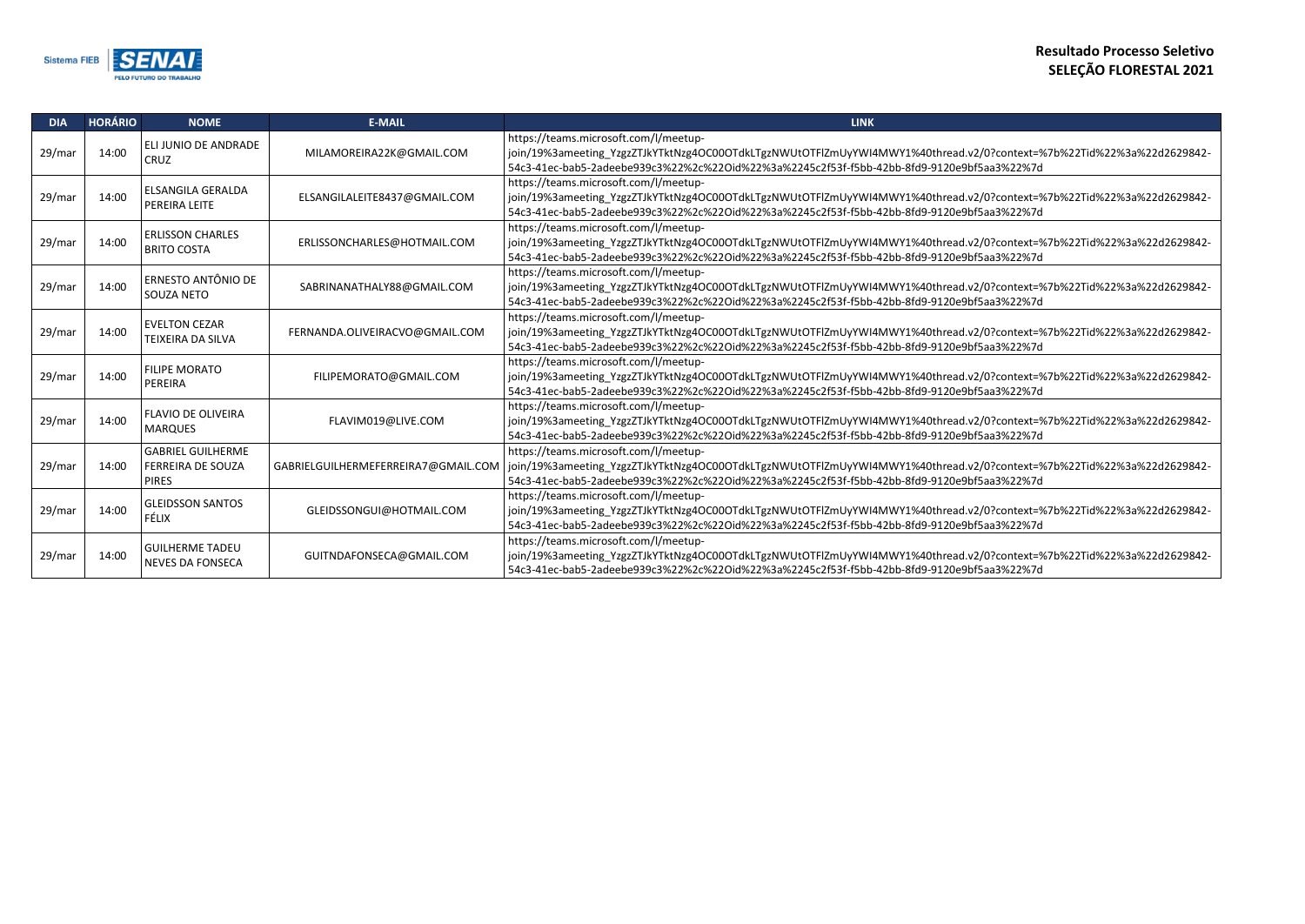l.v2/0?context=%7b%22Tid%22%3a%22d2629842f5aa3%22%7d

l.v2/0?context=%7b%22Tid%22%3a%22d2629842f5aa3%22%7d

l.v2/0?context=%7b%22Tid%22%3a%22d2629842f5aa3%22%7d

l.v2/0?context=%7b%22Tid%22%3a%22d2629842f5aa3%22%7d

l.v2/0?context=%7b%22Tid%22%3a%22d2629842f5aa3%22%7d

l.v2/0?context=%7b%22Tid%22%3a%22d2629842f5aa3%22%7d

l.v2/0?context=%7b%22Tid%22%3a%22d2629842f5aa3%22%7d

l.v2/0?context=%7b%22Tid%22%3a%22d2629842f5aa3%22%7d

l.v2/0?context=%7b%22Tid%22%3a%22d2629842f5aa3%22%7d

l.v2/0?context=%7b%22Tid%22%3a%22d2629842f5aa3%22%7d



| <b>DIA</b> | <b>HORÁRIO</b> | <b>NOME</b>                                       | <b>E-MAIL</b>                     | <b>LINK</b>                                                                                                                                                                                               |
|------------|----------------|---------------------------------------------------|-----------------------------------|-----------------------------------------------------------------------------------------------------------------------------------------------------------------------------------------------------------|
| 30/mar     | 09:00          | <b>JOAQUIM ALVES</b><br><b>GOMES</b>              | JOAQUIM17.LEMEDOPRADO@GMAIL.COM   | https://teams.microsoft.com/l/meetup-<br>join/19%3ameeting_ZWVmNjZhM2ItMjc4Ny00ZTE1LTgxYjUtYmRhNzMwNTgxZGNm%40thread.<br>54c3-41ec-bab5-2adeebe939c3%22%2c%22Oid%22%3a%2245c2f53f-f5bb-42bb-8fd9-9120e9bt |
| 30/mar     | 09:00          | <b>JONATHAN OLIVEIRA</b><br><b>SILVERIO</b>       | JONATHAN7LMG@GMAIL.COM            | https://teams.microsoft.com/l/meetup-<br>join/19%3ameeting ZWVmNjZhM2ItMjc4Ny00ZTE1LTgxYjUtYmRhNzMwNTgxZGNm%40thread.<br>54c3-41ec-bab5-2adeebe939c3%22%2c%22Oid%22%3a%2245c2f53f-f5bb-42bb-8fd9-9120e9bf |
| 30/mar     | 09:00          | <b>JORGE PINTO DA SILVA</b><br><b>JUNIOR</b>      | JORGEPSILVA12@YAHOO.COM           | https://teams.microsoft.com/l/meetup-<br>join/19%3ameeting_ZWVmNjZhM2ItMjc4Ny00ZTE1LTgxYjUtYmRhNzMwNTgxZGNm%40thread.<br>54c3-41ec-bab5-2adeebe939c3%22%2c%22Oid%22%3a%2245c2f53f-f5bb-42bb-8fd9-9120e9bt |
| 30/mar     | 09:00          | <b>JOSÉ MARCOS BORGES</b>                         | BORGESJOSEMARCOS@GMAIL.COM        | https://teams.microsoft.com/l/meetup-<br>join/19%3ameeting_ZWVmNjZhM2ItMjc4Ny00ZTE1LTgxYjUtYmRhNzMwNTgxZGNm%40thread.<br>54c3-41ec-bab5-2adeebe939c3%22%2c%22Oid%22%3a%2245c2f53f-f5bb-42bb-8fd9-9120e9bt |
| 30/mar     | 09:00          | <b>JULIANA DA SILVA</b><br><b>BRITO</b>           | JUHJUHBRITO@GMAIL.COM             | https://teams.microsoft.com/l/meetup-<br>join/19%3ameeting ZWVmNjZhM2ItMjc4Ny00ZTE1LTgxYjUtYmRhNzMwNTgxZGNm%40thread.<br>54c3-41ec-bab5-2adeebe939c3%22%2c%22Oid%22%3a%2245c2f53f-f5bb-42bb-8fd9-9120e9bf |
| 30/mar     | 09:00          | <b>JULIANO DOS SANTOS</b><br><b>BARBOSA</b>       | JULIANODOSSANTOSBARBOSA@GMAIL.COM | https://teams.microsoft.com/l/meetup-<br>join/19%3ameeting ZWVmNjZhM2ItMjc4Ny00ZTE1LTgxYjUtYmRhNzMwNTgxZGNm%40thread.<br>54c3-41ec-bab5-2adeebe939c3%22%2c%22Oid%22%3a%2245c2f53f-f5bb-42bb-8fd9-9120e9bt |
| 30/mar     | 09:00          | <b>KELITON HENRIQUE</b><br><b>MOREIRA BARBOSA</b> | KELITONHENRIQUE7@GMAIL.COM        | https://teams.microsoft.com/l/meetup-<br>join/19%3ameeting ZWVmNjZhM2ItMjc4Ny00ZTE1LTgxYjUtYmRhNzMwNTgxZGNm%40thread.<br>54c3-41ec-bab5-2adeebe939c3%22%2c%22Oid%22%3a%2245c2f53f-f5bb-42bb-8fd9-9120e9bt |
| 30/mar     | 09:00          | <b>LEANDRO ABREU</b>                              | LEANDROABREU469@GMAIL.COM         | https://teams.microsoft.com/l/meetup-<br>join/19%3ameeting_ZWVmNjZhM2ItMjc4Ny00ZTE1LTgxYjUtYmRhNzMwNTgxZGNm%40thread.<br>54c3-41ec-bab5-2adeebe939c3%22%2c%22Oid%22%3a%2245c2f53f-f5bb-42bb-8fd9-9120e9bt |
| 30/mar     | 09:00          | <b>LEANDRO PEREIRA</b><br><b>VIANA</b>            | LEANDRITO7@YAHOO.COM.BR           | https://teams.microsoft.com/l/meetup-<br>join/19%3ameeting_ZWVmNjZhM2ItMjc4Ny00ZTE1LTgxYjUtYmRhNzMwNTgxZGNm%40thread.<br>54c3-41ec-bab5-2adeebe939c3%22%2c%22Oid%22%3a%2245c2f53f-f5bb-42bb-8fd9-9120e9bt |
| 30/mar     | 09:00          | LUCIENNE ROQUE DA<br><b>ROCHA</b>                 | LUROCKE2009@GMAIL.COM             | https://teams.microsoft.com/l/meetup-<br>join/19%3ameeting ZWVmNjZhM2ItMjc4Ny00ZTE1LTgxYjUtYmRhNzMwNTgxZGNm%40thread.<br>54c3-41ec-bab5-2adeebe939c3%22%2c%22Oid%22%3a%2245c2f53f-f5bb-42bb-8fd9-9120e9bt |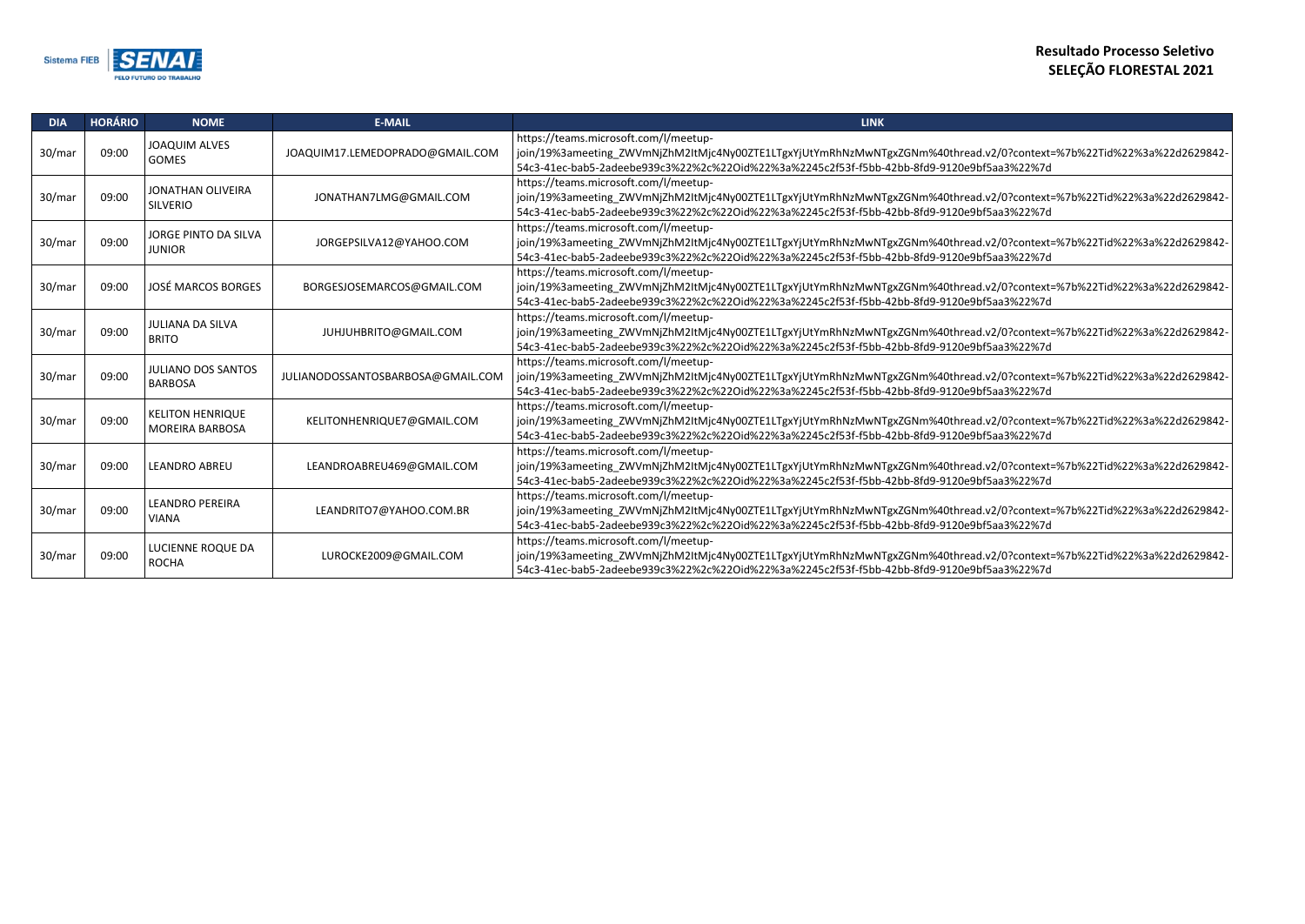$nd.v2/O? context=%7b%22Tid%22%3a%22dd2629842-d.$ of5aa3%22%7d

 $nd.v2/0?$ context=%7b%22Tid%22%3a%22d2629842of5aa3%22%7d

 $nd.v2/0?$ context=%7b%22Tid%22%3a%22d2629842of5aa3%22%7d

 $nd.v2/O? context=%7b%22Tid%22%3a%22dd2629842$ of5aa3%22%7d

 $nd.v2/0?$ context=%7b%22Tid%22%3a%22d2629842of5aa3%22%7d

 $nd.v2/O? context = %7b%22Tid%22%3a%22d2629842$ of5aa3%22%7d

 $nd.v2/0?$ context=%7b%22Tid%22%3a%22d2629842of5aa3%22%7d

 $nd.v2/O? context = %7b%22Tid%22%3a%22d2629842$ of5aa3%22%7d

 $nd.v2/O? context=%7b%22Tid%22%3a%22dd2629842$ of5aa3%22%7d

 $nd.v2/0?$ context=%7b%22Tid%22%3a%22d2629842of5aa3%22%7d



| <b>DIA</b> | <b>HORÁRIO</b> | <b>NOME</b>                                     | <b>E-MAIL</b>              | <b>LINK</b>                                                                                                                                                                                             |
|------------|----------------|-------------------------------------------------|----------------------------|---------------------------------------------------------------------------------------------------------------------------------------------------------------------------------------------------------|
| 30/mar     | 14:00          | <b>MARCO VINÍCIUS DIAS DA</b><br><b>SILVA</b>   | MARCO7LDIAS@GMAIL.COM      | https://teams.microsoft.com/l/meetup-<br>join/19%3ameeting_MjEwMDRlZDUtYjdhNC00Nzg5LWE4NDktOGRhZDAwOWM2Y2Ji%40thread<br>54c3-41ec-bab5-2adeebe939c3%22%2c%22Oid%22%3a%2245c2f53f-f5bb-42bb-8fd9-9120e9b |
| 30/mar     | 14:00          | <b>MARCUS VINICIUS</b><br><b>MENDES SARAIVA</b> | MENDES.SARAIVA1@GMAIL.COM  | https://teams.microsoft.com/l/meetup-<br>join/19%3ameeting MjEwMDRlZDUtYjdhNC00Nzg5LWE4NDktOGRhZDAwOWM2Y2Ji%40thread<br>54c3-41ec-bab5-2adeebe939c3%22%2c%22Oid%22%3a%2245c2f53f-f5bb-42bb-8fd9-9120e9b |
| 30/mar     | 14:00          | <b>MARIA APARECIDA DOS</b><br><b>REIS</b>       | MAPARECIDAREIS2014@BOL.COM | https://teams.microsoft.com/l/meetup-<br>join/19%3ameeting MjEwMDRlZDUtYjdhNC00Nzg5LWE4NDktOGRhZDAwOWM2Y2Ji%40threa<br>54c3-41ec-bab5-2adeebe939c3%22%2c%22Oid%22%3a%2245c2f53f-f5bb-42bb-8fd9-9120e9b  |
| 30/mar     | 14:00          | <b>MATEUS SOARES</b><br><b>RODRIGUES</b>        | RODRIGS.MATEUS@GMAIL.COM   | https://teams.microsoft.com/l/meetup-<br>join/19%3ameeting_MjEwMDRlZDUtYjdhNC00Nzg5LWE4NDktOGRhZDAwOWM2Y2Ji%40thread<br>54c3-41ec-bab5-2adeebe939c3%22%2c%22Oid%22%3a%2245c2f53f-f5bb-42bb-8fd9-9120e9b |
| 30/mar     | 14:00          | MILTON CLEDSON DINIZ                            | MILTONCLEDSON@YAHOO.COM.BR | https://teams.microsoft.com/l/meetup-<br>join/19%3ameeting MjEwMDRlZDUtYjdhNC00Nzg5LWE4NDktOGRhZDAwOWM2Y2Ji%40thread<br>54c3-41ec-bab5-2adeebe939c3%22%2c%22Oid%22%3a%2245c2f53f-f5bb-42bb-8fd9-9120e9b |
| 30/mar     | 14:00          | NILSON DA SILVA                                 | MARIAILZA3011@GMAIL.COM    | https://teams.microsoft.com/l/meetup-<br>join/19%3ameeting_MjEwMDRlZDUtYjdhNC00Nzg5LWE4NDktOGRhZDAwOWM2Y2Ji%40thread<br>54c3-41ec-bab5-2adeebe939c3%22%2c%22Oid%22%3a%2245c2f53f-f5bb-42bb-8fd9-9120e9b |
| 30/mar     | 14:00          | PAULO HENRIQUE LIMA<br><b>DO ROSARIO</b>        | PAULO775GT@GMAIL.COM       | https://teams.microsoft.com/l/meetup-<br>join/19%3ameeting MjEwMDRlZDUtYjdhNC00Nzg5LWE4NDktOGRhZDAwOWM2Y2Ji%40thread<br>54c3-41ec-bab5-2adeebe939c3%22%2c%22Oid%22%3a%2245c2f53f-f5bb-42bb-8fd9-9120e9b |
| 30/mar     | 14:00          | PEDRO HENRIQUE<br><b>GONÇALVES PEREIRA</b>      | PHGP71704863@GMAIL.COM     | https://teams.microsoft.com/l/meetup-<br>join/19%3ameeting MjEwMDRlZDUtYjdhNC00Nzg5LWE4NDktOGRhZDAwOWM2Y2Ji%40thread<br>54c3-41ec-bab5-2adeebe939c3%22%2c%22Oid%22%3a%2245c2f53f-f5bb-42bb-8fd9-9120e9b |
| 30/mar     | 14:00          | POLYANA FERNANDES<br><b>VALOIS</b>              | POLYANAVALOIS@HOTMAIL.COM  | https://teams.microsoft.com/l/meetup-<br>join/19%3ameeting MjEwMDRlZDUtYjdhNC00Nzg5LWE4NDktOGRhZDAwOWM2Y2Ji%40thread<br>54c3-41ec-bab5-2adeebe939c3%22%2c%22Oid%22%3a%2245c2f53f-f5bb-42bb-8fd9-9120e9b |
| 30/mar     | 14:00          | <b>RAYNER LOPES DA CRUZ</b>                     | RAYNAO2009@HOTMAIL.COM     | https://teams.microsoft.com/l/meetup-<br>join/19%3ameeting MjEwMDRlZDUtYjdhNC00Nzg5LWE4NDktOGRhZDAwOWM2Y2Ji%40threa<br>54c3-41ec-bab5-2adeebe939c3%22%2c%22Oid%22%3a%2245c2f53f-f5bb-42bb-8fd9-9120e9b  |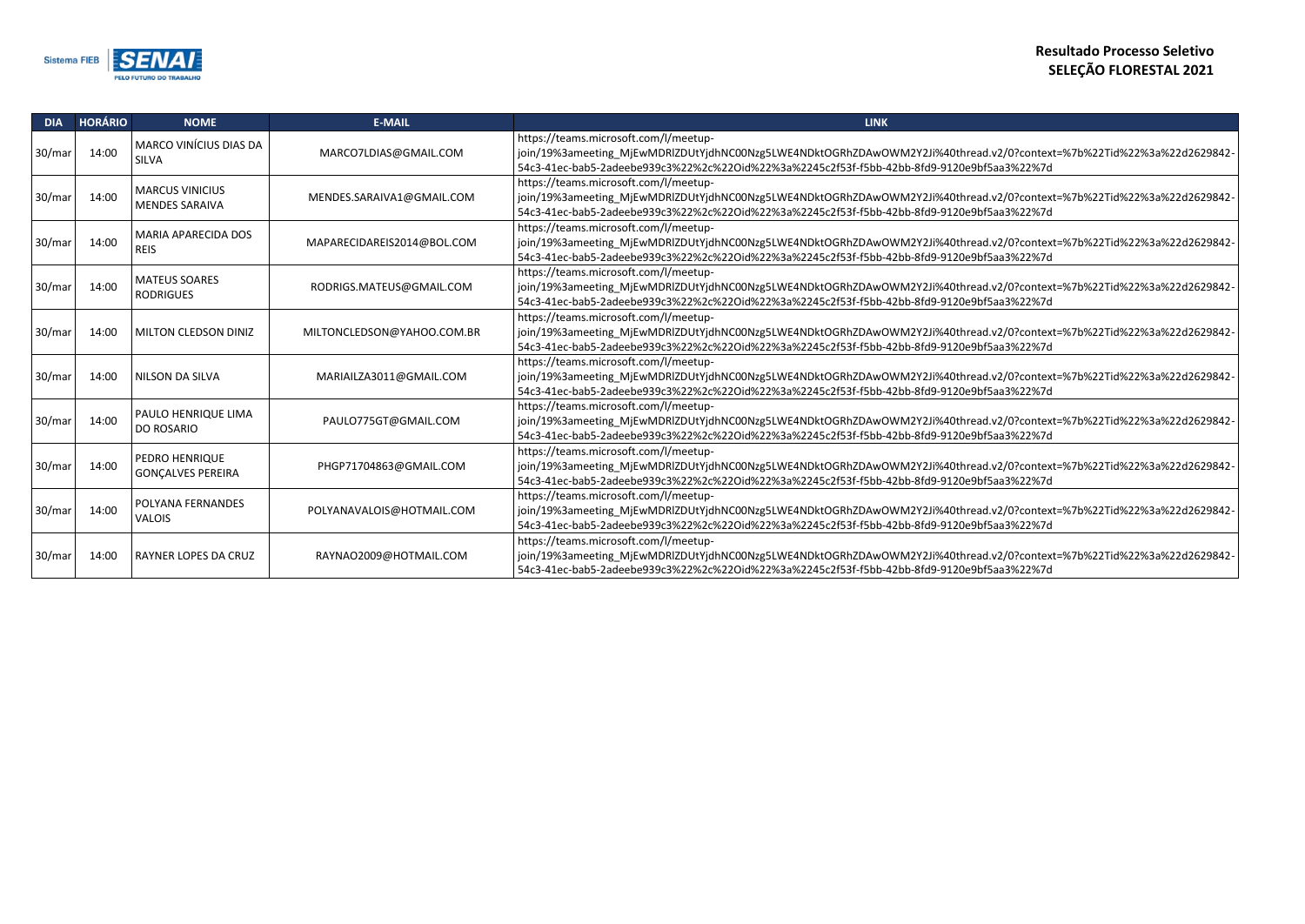thread.v2/0?context=%7b%22Tid%22%3a%22d2629842-54c3-41ec-bab5-2adeebe939c3%22%2c%22Oid%22%3a%2245c2f53f-f5bb-42bb-8fd9-9120e9bf5aa3%22%7d

thread.v2/0?context=%7b%22Tid%22%3a%22d2629842-0e9bf5aa3%22%7d

thread.v2/0?context=%7b%22Tid%22%3a%22d2629842-54c3-41ec-bab5-2adeebe939c3%22%2c%22Oid%22%3a%2245c2f53f-f5bb-42bb-8fd9-9120e9bf5aa3%22%7d

thread.v2/0?context=%7b%22Tid%22%3a%22d2629842-54c3-41ec-bab5-2adeebe939c3%22%2c%22Oid%22%3a%2245c2f53f-f5bb-42bb-8fd9-9120e9bf5aa3%22%7d

thread.v2/0?context=%7b%22Tid%22%3a%22d2629842-54c3-41ec-bab5-2adeebe939c3%22%2c%22Oid%22%3a%2245c2f53f-f5bb-42bb-8fd9-9120e9bf5aa3%22%7d

thread.v2/0?context=%7b%22Tid%22%3a%22d2629842-54c3-41ec-bab5-2adeebe939c3%22%2c%22Oid%22%3a%2245c2f53f-f5bb-42bb-8fd9-9120e9bf5aa3%22%7d

thread.v2/0?context=%7b%22Tid%22%3a%22d2629842-54c3-41ec-bab5-2adeebe939c3%22%2c%22Oid%22%3a%2245c2f53f-f5bb-42bb-8fd9-9120e9bf5aa3%22%7d

thread.v2/0?context=%7b%22Tid%22%3a%22d2629842-54c3-41ec-bab5-2adeebe939c3%22%2c%22Oid%22%3a%2245c2f53f-f5bb-42bb-8fd9-9120e9bf5aa3%22%7d

thread.v2/0?context=%7b%22Tid%22%3a%22d2629842-54c3-41ec-bab5-2adeebe939c3%22%2c%22Oid%22%3a%2245c2f53f-f5bb-42bb-8fd9-9120e9bf5aa3%22%7d

thread.v2/0?context=%7b%22Tid%22%3a%22d2629842-0e9bf5aa3%22%7d



| <b>DIA</b> | <b>HORÁRIO</b> | <b>NOME</b>                                  | <b>E-MAIL</b>                    | <b>LINK</b>                                                                                                                                                                                                                               |
|------------|----------------|----------------------------------------------|----------------------------------|-------------------------------------------------------------------------------------------------------------------------------------------------------------------------------------------------------------------------------------------|
| 31/mar     | 09:00          | RENAN FRANÇA CARDOSO                         | RENAN_FRANCA_CARDOSO@HOTMAIL.COM | https://teams.microsoft.com/l/meetup-<br>join/19%3ameeting_NDg0N2YyYWYtOWU3Mi00M2IyLThjNWItMTJiYjJmNGM1MDMx%40t<br>54c3-41ec-bab5-2adeebe939c3%22%2c%22Oid%22%3a%2245c2f53f-f5bb-42bb-8fd9-912                                            |
| 31/mar     | 09:00          | <b>RENATO FERREIRA DOS</b><br><b>SANTOS</b>  | RENATO.FS19.RF@GMAIL.COM         | https://teams.microsoft.com/l/meetup-<br>join/19%3ameeting NDg0N2YyYWYtOWU3Mi00M2IyLThjNWItMTJiYjJmNGM1MDMx%40t<br>54c3-41ec-bab5-2adeebe939c3%22%2c%22Oid%22%3a%2245c2f53f-f5bb-42bb-8fd9-912                                            |
| 31/mar     | 09:00          | RICARDO APARECIDO<br>OLIVEIRA MARCELINO      |                                  | https://teams.microsoft.com/l/meetup-<br>RICARDOAPARECIDOOLIVEIRAMARCEL@GMAIL.COM   join/19%3ameeting NDg0N2YyYWYtOWU3Mi00M2IyLThjNWItMTJiYjJmNGM1MDMx%40t<br>54c3-41ec-bab5-2adeebe939c3%22%2c%22Oid%22%3a%2245c2f53f-f5bb-42bb-8fd9-912 |
| 31/mar     | 09:00          | RODRIGO EDUARDO<br>RIBEIRO DA SILVA          | RODRIGOEDUARDO1744@GMAIL.COM     | https://teams.microsoft.com/l/meetup-<br>join/19%3ameeting NDg0N2YyYWYtOWU3Mi00M2IyLThjNWItMTJiYjJmNGM1MDMx%40t<br>54c3-41ec-bab5-2adeebe939c3%22%2c%22Oid%22%3a%2245c2f53f-f5bb-42bb-8fd9-912                                            |
| 31/mar     | 09:00          | <b>ROMUALDO BORGES</b><br><b>FRANCISCO</b>   | ROMUALDO.BORGES@HOTMAIL.COM      | https://teams.microsoft.com/l/meetup-<br>join/19%3ameeting_NDg0N2YyYWYtOWU3Mi00M2IyLThjNWItMTJiYjJmNGM1MDMx%40t<br>54c3-41ec-bab5-2adeebe939c3%22%2c%22Oid%22%3a%2245c2f53f-f5bb-42bb-8fd9-912                                            |
| 31/mar     | 09:00          | RONEY PETERSON LIMA<br><b>NUNES</b>          | PETERSONRONEY39@GMAIL.COM        | https://teams.microsoft.com/l/meetup-<br>join/19%3ameeting NDg0N2YyYWYtOWU3Mi00M2IyLThjNWItMTJiYjJmNGM1MDMx%40t<br>54c3-41ec-bab5-2adeebe939c3%22%2c%22Oid%22%3a%2245c2f53f-f5bb-42bb-8fd9-912                                            |
| 31/mar     | 09:00          | <b>SADIR GOMES DA</b><br><b>FONSECA</b>      | SADYLY@HOTMAIL.COM               | https://teams.microsoft.com/l/meetup-<br>join/19%3ameeting_NDg0N2YyYWYtOWU3Mi00M2IyLThjNWItMTJiYjJmNGM1MDMx%40t<br>54c3-41ec-bab5-2adeebe939c3%22%2c%22Oid%22%3a%2245c2f53f-f5bb-42bb-8fd9-912                                            |
| 31/mar     | 09:00          | SIDNEI CORREIA DE<br><b>OLIVEIRA</b>         | DINEICONTATO@YAHOO.COM.BR        | https://teams.microsoft.com/l/meetup-<br>join/19%3ameeting_NDg0N2YyYWYtOWU3Mi00M2IyLThjNWItMTJiYjJmNGM1MDMx%40t<br>54c3-41ec-bab5-2adeebe939c3%22%2c%22Oid%22%3a%2245c2f53f-f5bb-42bb-8fd9-912                                            |
| 31/mar     | 09:00          | SIDNEY MARLON SILVA<br><b>SANTOS</b>         | SIDNEYMARLONSUD@GMAIL.COM        | https://teams.microsoft.com/l/meetup-<br>join/19%3ameeting NDg0N2YyYWYtOWU3Mi00M2IyLThjNWItMTJiYjJmNGM1MDMx%40t<br>54c3-41ec-bab5-2adeebe939c3%22%2c%22Oid%22%3a%2245c2f53f-f5bb-42bb-8fd9-912                                            |
| 31/mar     | 09:00          | <b>SILAS FERNANDES DE</b><br><b>OLIVEIRA</b> | SILASFEROLI@HOTMAIL.COM          | https://teams.microsoft.com/l/meetup-<br>join/19%3ameeting NDg0N2YyYWYtOWU3Mi00M2IyLThjNWItMTJiYjJmNGM1MDMx%40t<br>54c3-41ec-bab5-2adeebe939c3%22%2c%22Oid%22%3a%2245c2f53f-f5bb-42bb-8fd9-912                                            |